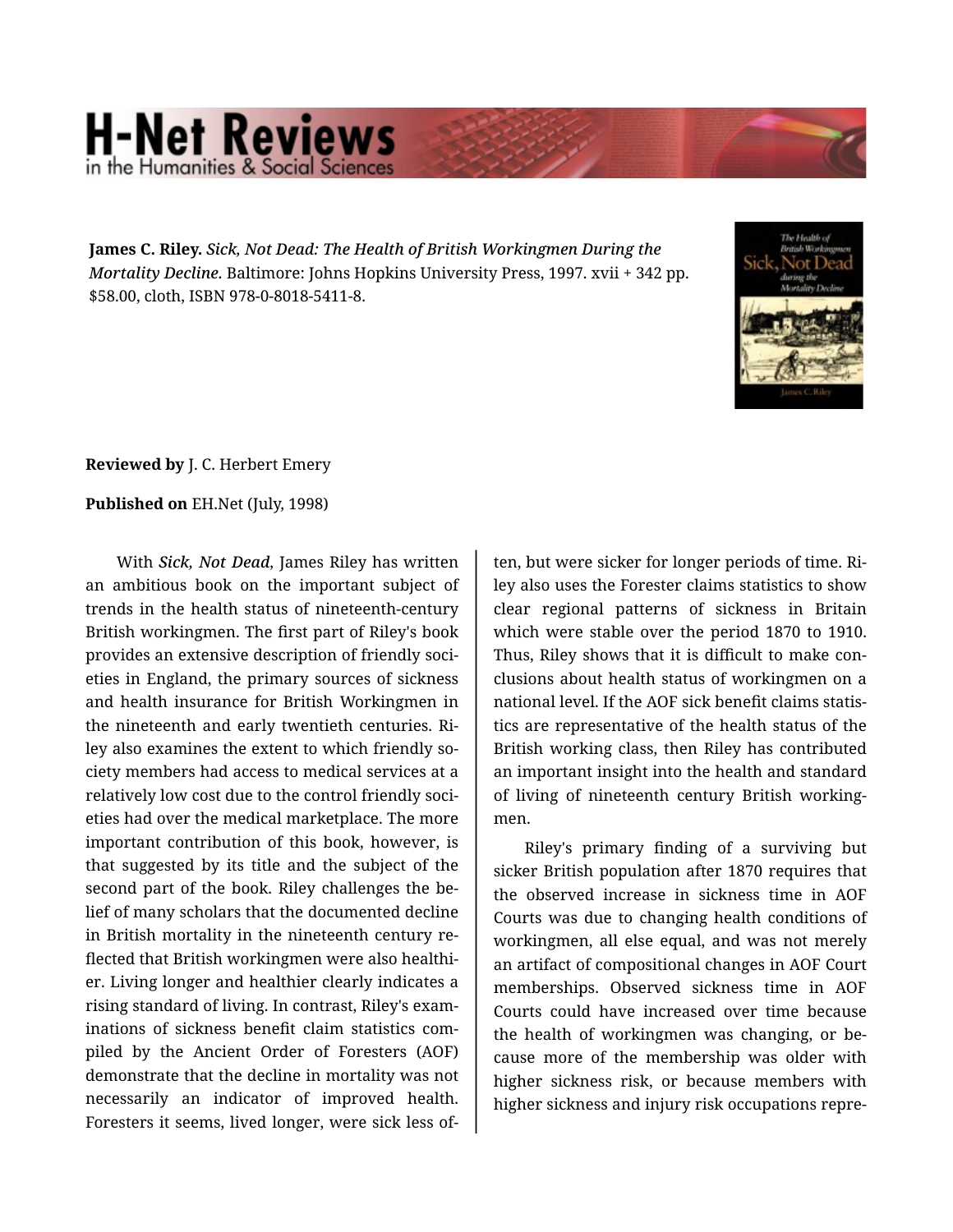sented more of the membership. Other potential explanations for changing observed sickness pat‐ terns could be changes in the AOF's rules for claiming benefits, or changing attitudes of mem‐ bers towards claiming sick benefits. Riley address‐ es, and dismisses, each of these possibilities for the observed increase in AOF sickness time claimed with the exception of changes in work‐ ingmen's health. Essentially, the conclusion that patterns of health were changing is the explana‐ tion attached to an otherwise unexplained in‐ crease in sick time claimed over time. The reader must decide if Riley has adequately explained away (or, in his regressions, controlled for) alter‐ native explanations for the increase in the length of time per year that Foresters claimed sick bene‐ fits.

Riley is extremely careful in letting the reader know the importance of purging the sickness ben‐ efit claim statistics of effects due to aging mem‐ bers to identify the underlying trend in health sta‐ tus of British workingmen. Riley shows that as an individual aged, his length of sickness spell in‐ creased exponentially. He does not observe each individual member's age, but he does observe the average age of the members who are generating the claim statistics. As Riley points out, while the average age of the members is a good measure of central tendency in the claims statistics, he still needs to control for the dispersion of ages in a giv‐ en membership. To see why this is the case, con‐ sider two Courts each with memberships with an average age of 30 years. All members of both Courts face identical age-specific sickness risks. In membership A, all members are 30 years old. In membership B, one-third of the members are age 20, one-third of the members are age 30 and onethird are age 40. Even with the same average age, membership B with more "older" members will generate higher observed sick claims since the in‐ crease in claims from a 40-year-old member com‐ pared to a 30-year-old member is larger than re‐ duction in claims from a 20-year-old member compared to a 30-year-old member. Riley identi‐

fies the rate of initiations into court membership and the number of years a court had been operat‐ ing as key factors influencing age clustering (or conversely, age dispersion) in the membership. Initiations brought younger members into AOF Courts and tended to slow down the aging of the membership. He includes the initiation rate (new members to existing members) and the years since the AOF Court was formed in his regres‐ sions. Riley regresses the sickness time variable on these controls and still finds an increase in sickness time claimed over time.

The question remains whether the increase in sickness time that Riley identifies is a true trend in unobserved health status or just a biased resid‐ ual effect resulting from the imperfect proxy vari‐ ables for controlling for the increases in sickness due to an aging membership. There is good rea‐ son to suspect it is the latter since Riley is silent on quits/secessions from Court memberships in his discussions on controlling for age in his sickness time regressions. Riley points out that when quits/ secessions occurred, they "typically occurred within a few years of joining" when members were in their 20s or 30s. Thus, where initiations reduced the average age of the membership by bringing in younger members, quits or secessions accelerated the aging of the Court membership. In other words, the net of initiations and secessions is the relevant factor for controlling for the aging of Court memberships since both influence the number of members at younger ages in the mem‐ bership. In the absence of controls for secessions, Riley's maintained assumption for interpreting the trend increase in AOF sickness time claimed is that membership was a lifetime status for joiners. Unfortunately, Riley does not convey much infor‐ mation about the extent to which membership in a friendly society was a lifetime status for initi‐ ates. The reader will learn that Forester secession rates were higher than those of the Oddfellows in Britain but Riley does not tell the reader what Oddfellow secession rates were. Readers will not get a sense from this book how big an omission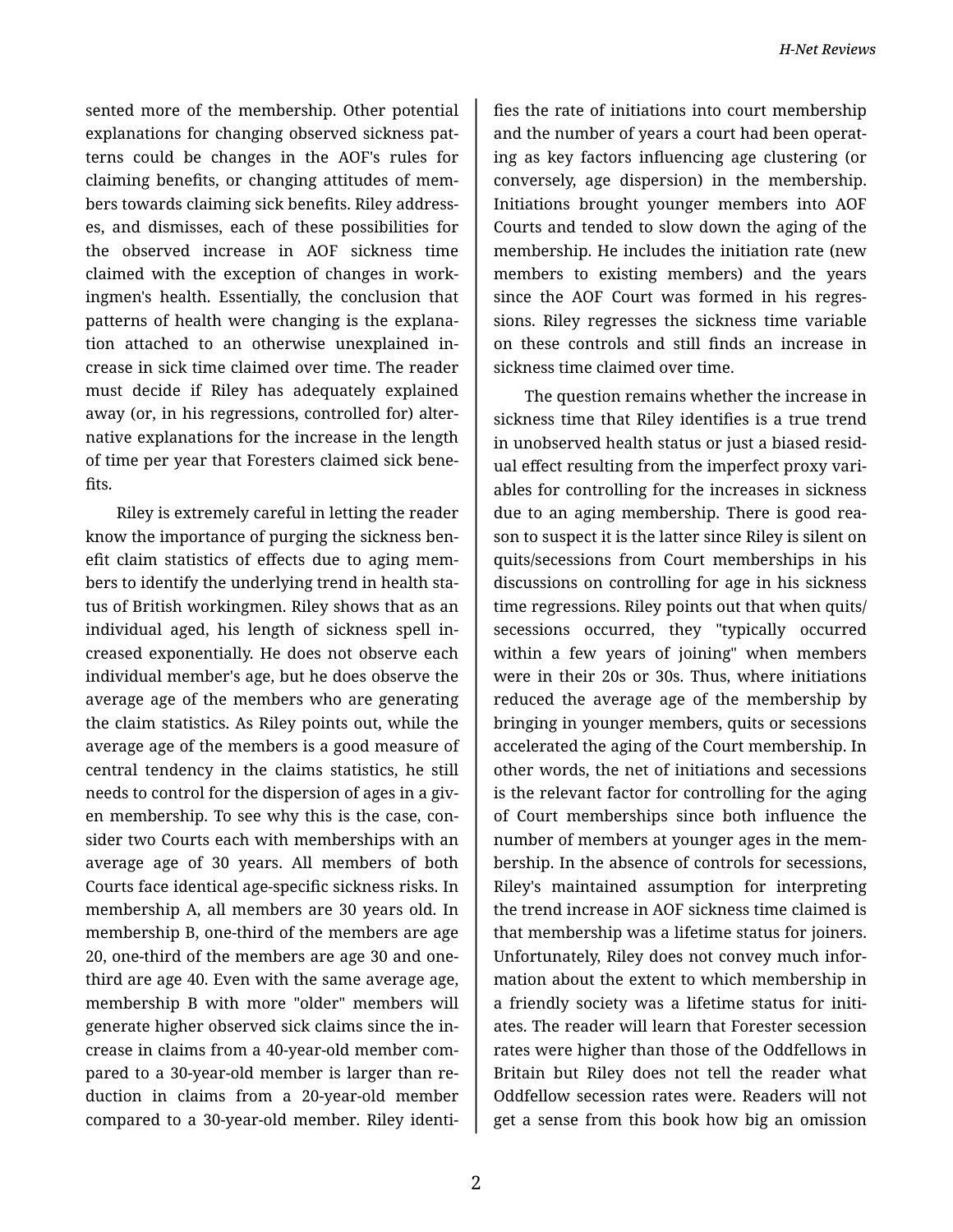from the analysis this potentially is. While not di‐ rectly comparable to the British orders, in the In‐ dependent Order of Odd Fellows in North Ameri‐ ca, the average length of membership was only around 5 years and only one quarter of members remained in the membership for 25 years. Only a minority of members did not secede from mem‐ bership. Thus, one explanation for Riley's mea‐ sured trend in sickness time after 1870 is that as the number of initiations into AOF Courts slowed, the aging effect of secessions became important. Riley's controls for aging, which only account for the rate of initiation, understate the true extent of aging in the membership. This bias arising from the exclusion of secession rates would appear as an otherwise unexplained, or residual, trend in‐ crease in sickness time claimed over time.

A frustrating element of this book is that the reader does not really know who belonged to the AOF. Riley asserts that the members were drawn from the working class, and that the AOF mem‐ bership was similar to the Oddfellows member‐ ship which he shows was representative of the British population in terms of occupational distri‐ bution. Riley provides no direct evidence in sup‐ port of this assertion. This shortcoming of the book is important for understanding whose health patterns we are learning about. It is critical for interpreting Riley's analysis of regional sick‐ ness patterns since the analysis requires that the Foresters shared the circumstances and charac‐ teristics of the communities in which they lived. Riley operationalizes this point in Chapter 9 as‐ serting that "earlier parts of this book show that AOF members as a whole closely resembled the central ranks of the working population in Britain, which implies that they did so also in most local communities" (p. 243). On the next page, however, Riley notes that for Britain as a whole, the Foresters represented 7.3 percent the male population in 1891 but for individual coun‐ ties, this proportion varied from a low of 0.7 per‐ cent of the male population to a high of 20 per‐ cent. This variation seems hard to reconcile with

the assumption that AOF memberships were ev‐ erywhere equally representative of the local pop‐ ulation. That AOF memberships were not always representative of the county population may explain Riley's finding that coal mining and mining trades, occupations known to have high sickness and accident risks, were not statistically signifi‐ cant factors for explaining AOF sickness time or mortality. Riley's does not entertain the possibility that the AOF dealt with high-risk occupations like coal mining by discouraging the participation of miners in the organization. If that was the case, miners were not in the AOF Courts, hence the claims statistics are not affected by the amount of mining employment in the county in which the AOF Court is located. The presence of miners would have affected the ratio of AOF members to the county population. Riley could have examined this possibility with his data by examining the correlations between the ratio of AOF members to county population and the importance of mining employment in the county.

Finally, a large focus of the early chapters of the book concerns the relationship between friendly societies and doctors. Riley documents the extent of access to doctors enjoyed by friendly society members and the extent of control over the medical market place enjoyed by the con‐ sumers. Riley has done an excellent job synthesiz‐ ing various sources on this issue and providing original evidence from Forester Court minute books. Readers should be cautious however, in how they interpret sickness risks faced by work‐ ingmen from this discussion and in how they in‐ terpret what friendly societies were doing. Riley's focus on access to direct medical care through friendly society membership obscures the more important cost of sickness and injury in the nine‐ teenth century, lost earnings. Friendly societies like the AOF may have provided access to physi‐ cians for members and have discussed the nature of care, but the income replacement benefit was clearly more important in terms Court finances. The nineteenth-century actuarial investigations of